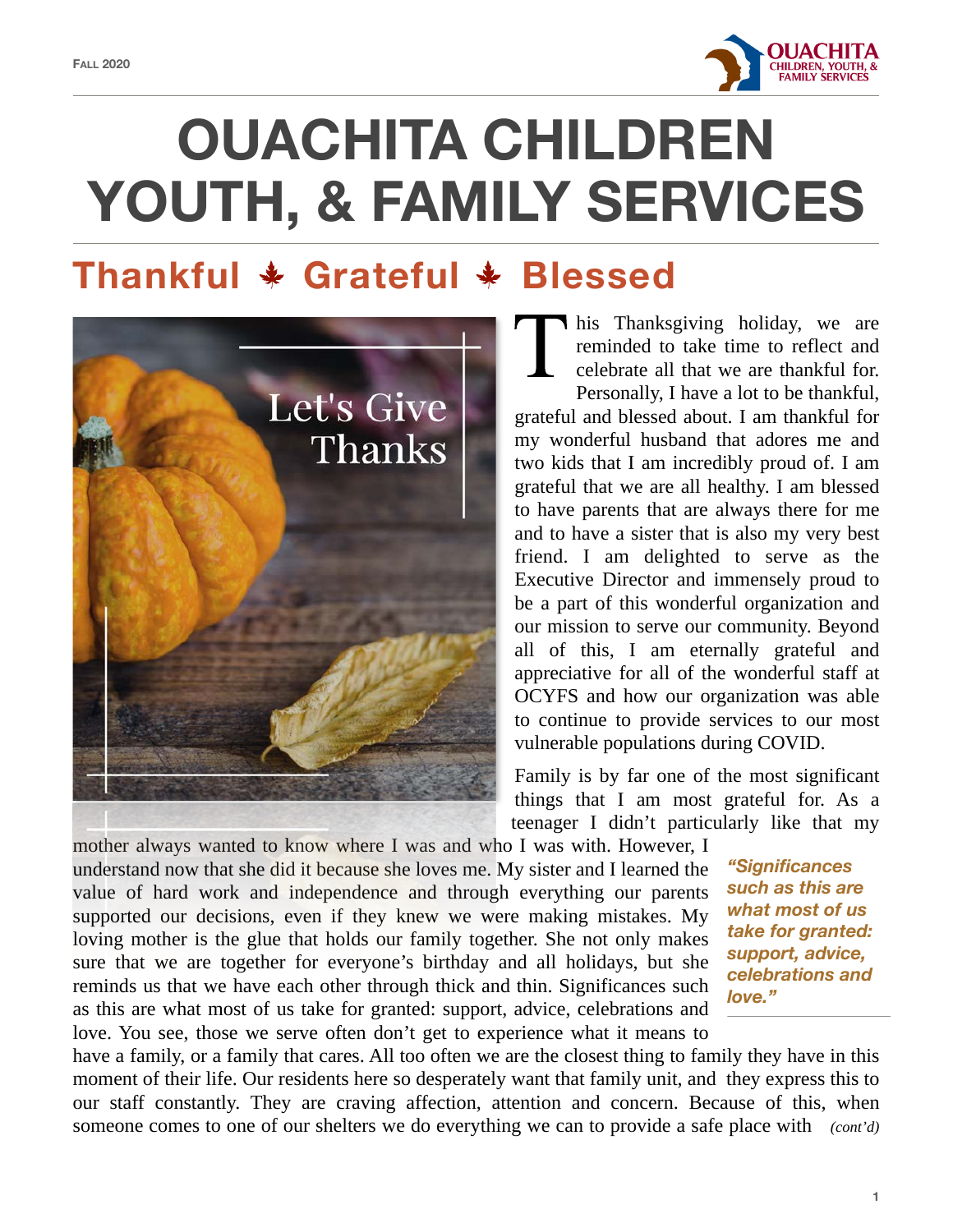a caring staff so that it can feel like a safe and comforting home, even if it is only temporary. Our staff does our very best to provide as many traditions as possible such as having a Thanksgiving dinner, birthday parties, graduation celebrations and presents on Christmas morning because these moments should not be forgotten.

This holiday season I ask you to pause, reflect, and take time to celebrate and share all that you are thankful for. Share with your family, friends and co-workers your support, advice, celebrations and love. And have a happy and safe Thanksgiving!

Sincerely,

Shery Stagg

Sheryl Staggs, Executive Director



# **Thanks To Our Board of Directors**

We value each and every member of our executive board and benefit from their expertise, leadership, compassion, and generosity.

We thank them for making the lives of the people we serve matter, for their ability to see a better world and for being all that they are and doing all that they do.

**Mike Tuohey,** *Board Chair CPA Prince & Tuohey CPA* (4 year Board Member)

**Jackie Arrison,** *Vice Chair VP for Development Levi Hospital* (1 year Board Member)

**Sarah Hutzel,** *Treasurer* *VP of Commercial Banking* Arvest Bank (1 year Board Member)

**Kim Edmonds,** *Secretary Interior Decorator/Designer* Sandy Sutton Design Center (4 year Board Member)

**Michelle Troutman** *8th Grade Social Studies Dept. Chair & Teacher* Lake Hamilton School District #5 (2 year Board Member )

**Vicki Shaw Cook** *Community Volunteer & Retired Circuit Court Judge* (2.5 year Board Member)

**Staci Caver** *Financial Advisor* Edward Jones Investments (2 year Board Member)

**Kenneth D. Taylor** *Dean of Graduate School* Henderson State University (4.5 year Board Member)

**Beau Britton**  *Law Partner* Wood, Schnipper & Britton (3.5 year Board Member)

**Michelle Ratcliff**  *Economic Development Manager* Hot Springs Metro Partnership (5.5 year Board Member)

**Alan R. Trippel**  *Consultant Corporate Relocation*  Self-Employed (2.5 year Board Member)

**James Bennett** *Community Volunteer & Retired Financial Advisor* (3.5 year Board Member)

**Hal Koppel** *Orthodontist* Drs. Hall and Koppel (5.5 year Board Member)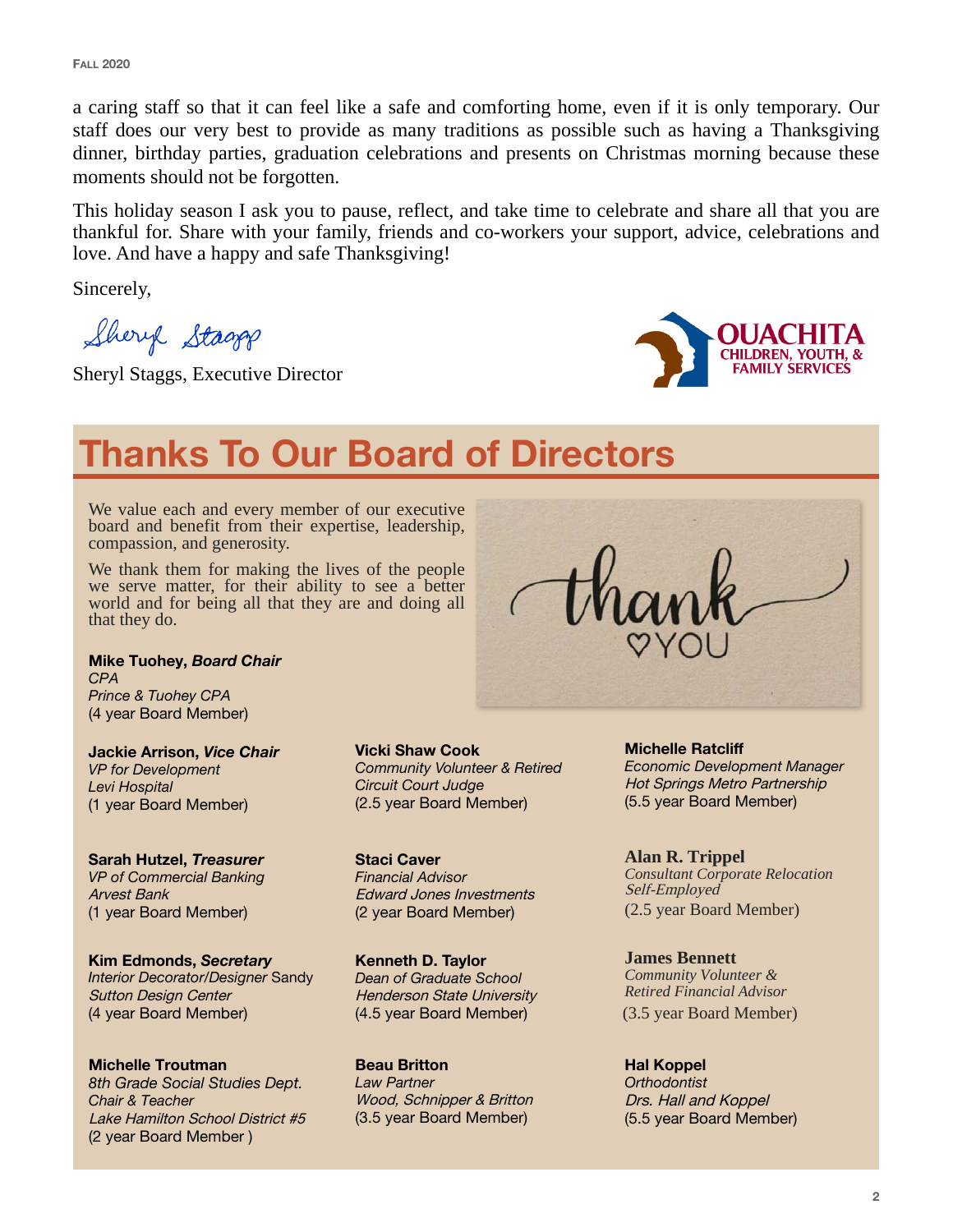# **Program Updates**

#### **Ouachita Children's Center**

*Emergency Shelter & Qualified Residential Treatment Program* 

Looking back at the history of OCC you will find nothing short of philanthropy, love, loyalty and inspiration. Once known as the Interstate Orphans' Home, OCC has been serving children in need since 1910, and on our current campus since 1928 thanks in large part to the Hot Springs Kiwanis Club. Our past proves that the future is only built on the generosity of the people around us that want a better and brighter future for their community.

#### *Contact: (501) 623-5591*

## **OCC would like to thank the following volunteers for how much they selflessly give:**

**Alix Stafford** - volunteer, mentor, family. Even though the pandemic kept in-person volunteers to an absolute minimum, that didn't stop Mrs. Alix from reaching out and continue to provide guidance for the kids she has bonded with.

**Gift-to-Gift** - a group of volunteers who have been a consistent part of our children's lives since the moment they walked through our front doors. From bonfires to shopping trips and dinners out. Without fail this group has shown their love for the children and their future.

#### **Ouachita Youth Center**

*The Drop-In: Homeless Day Shelter & Street Outreach* 

While the pandemic has effected some of our in-person services, in 2020 alone the Drop-In has served over 35 youth

under the age of 24 in Hot Springs who are homeless or at-risk of experiencing homelessness. The Street Outreach program has served over 55 youth and has provided over 300 survival kits this year. An astounding 634+ survival kits



(hygiene items, snacks, water, blankets, hats, et.) have been given out since OYC's inception in late 2018!

#### *Contact: call or text (501) 282-0292*

#### **OYC would like to give a special thank you to:**

**SQZBX Brewery & Pizza -** Not only have they provided food for The Drop-In and Street Outreach, but they also donate pizzas to our children's shelter for Sunday night pizza parties! They have consistently given back, even during these extremely tough times.



*Volunteer Dianna Gonyer stands among the donations she has organized in our new donation room. Dianna has not only whipped our donations into shape, but she has also provided breakfast and lunch for our staff!*

Volunteers regularly come to us to find the purpose from their own pain. To help others who are currently where they, themselves, used to be.

Oftentimes when you serve, you find that the most important things you have to offer are not actually things at all. Effort spent helping others can be as simple as a kind word, spare time, or a helping hand. Thanks to our wonderful donors and volunteers, we are able to provide consistent care to ensure those we serve feel safe, loved, and empowered.

We would like to express our gratitude for those who have helped us grow so much over the past few years. Without the loving support of those in our community who give with their whole heart, we cannot do what we do. Each of our programs have had so many people who come in and make a difference. We would like to take this opportunity to shine a spotlight on a few of them.

*For all the ways you can get involved, please email [athompson@occnet.org](mailto:athompson@occnet.org)!* 



*We receive incomparable support from Project Hope Food Bank. While they provide fresh fruits & vegetables (and lots of other goodies) to our shelters they are also creating wide smiles and full hearts.*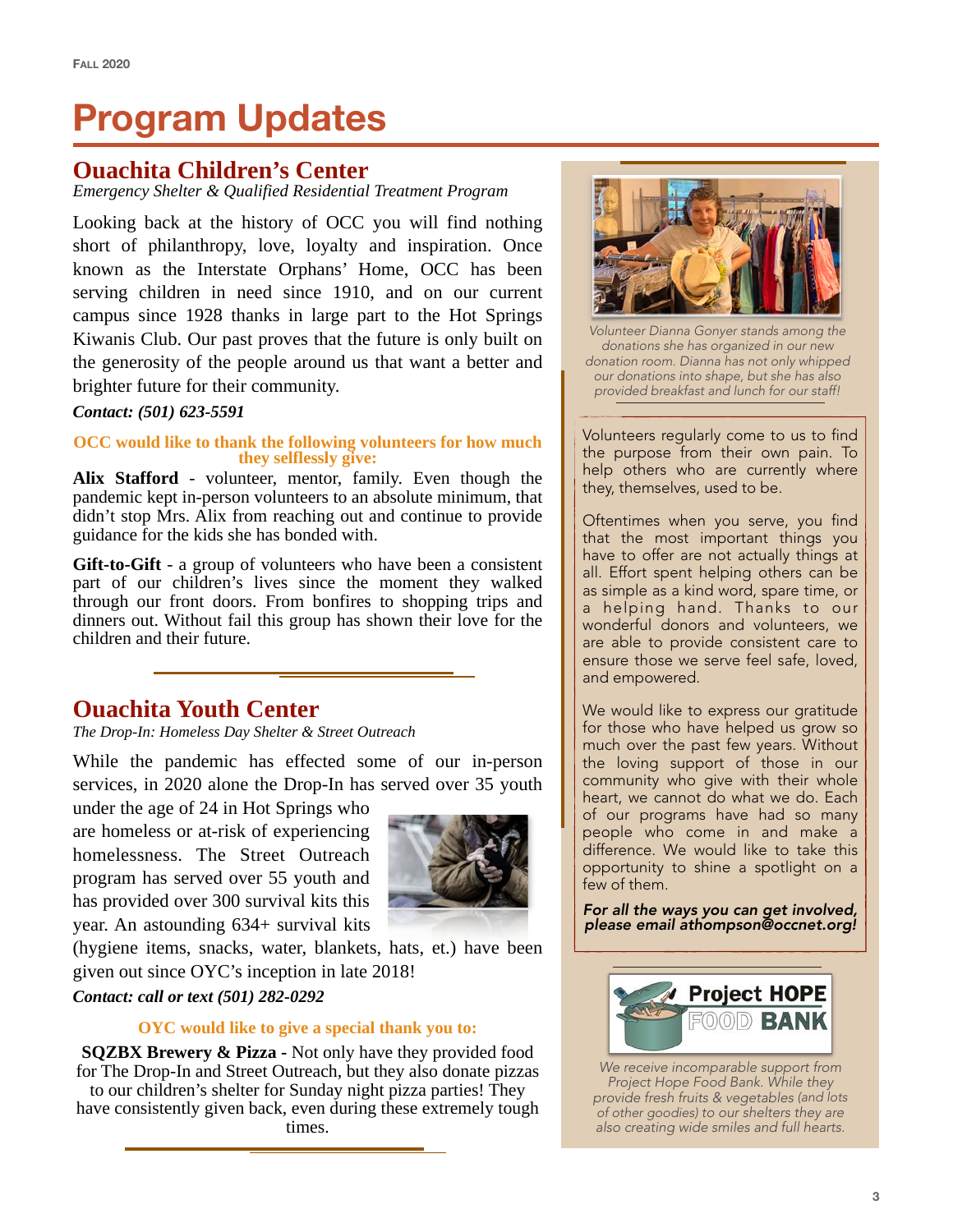### **Ouachita Family Center**

*Domestic Violence Emergency Shelter & Advocacy Program* 

In 2020 our domestic violence shelter has served over 150 victims, with over 200 hotline calls. Since its inception in early 2019, OFC has served over 369 victims of domestic violence with shelter, legal services, advocacy, and resources. Recently OFC has added a new sector to our program called Transitional Housing. This program gives survivors the resources they need to transition out of the emergency shelter towards their own homes.

#### *Contact: (501) 701-4253 24 HOUR HOTLINE: (501) 865-3939*



#### **OFC would like to thank the following donors for their constant thoughts, prayers, and assistance with our shelter residents:**

**Sue Finley** - Sue has been an integral part of our domestic violence program since the beginning. She has donated bags, hygiene items, paper good, household items, and even provided cleaning kits for the shelter and residents who are transitioning to their own homes.

**Jennifer Dodson - Ms.** Dodson from New Life Church has offered her number on speed dial for our domestic violence program and its needs. She has the ability to find just about anything we have needed from large furniture items to paper goods, and more.

### **Homelessness Prevention**

Our homelessness prevention program assists 46 counties in Arkansas to prevent and respond to those who are experiencing any form of homelessness or housing insecurities. Our new COVID related projects include rapid re-housing to help those in shelters transition to their own home, and to assist in keeping them in their homes.

In January we will be participating in the national Point-In-Time (PIT) Count to survey homeless individuals in our area on behalf of the US Dept. of Housing and Urban Development as part of the Continuum of Care. If you would like to get involved with our Point-In-Time count January 28, 2021 at the Transportation Depot in Hot Springs, please contact Sue Legal at slegal@occnet.org. Volunteers and donations for this event are needed!

*Contact: (501) 623-5591* 



*For your very own yard sign please call!*

#### **Public Awareness & Prevention**

Our public awareness and prevention team is looking for coalition members to join our RAAD movement in Garland, Clark, Hot Spring, Pike, and Montgomery Counties. If you would like to join a coalition to help educate your community on the dangers of underage drinking and marijuana use please contact [athompson@occnet.org](mailto:athompson@occnet.org).

Together we can Rise Above Alcohol & Drugs!

*Contact: (501) 282-6211*